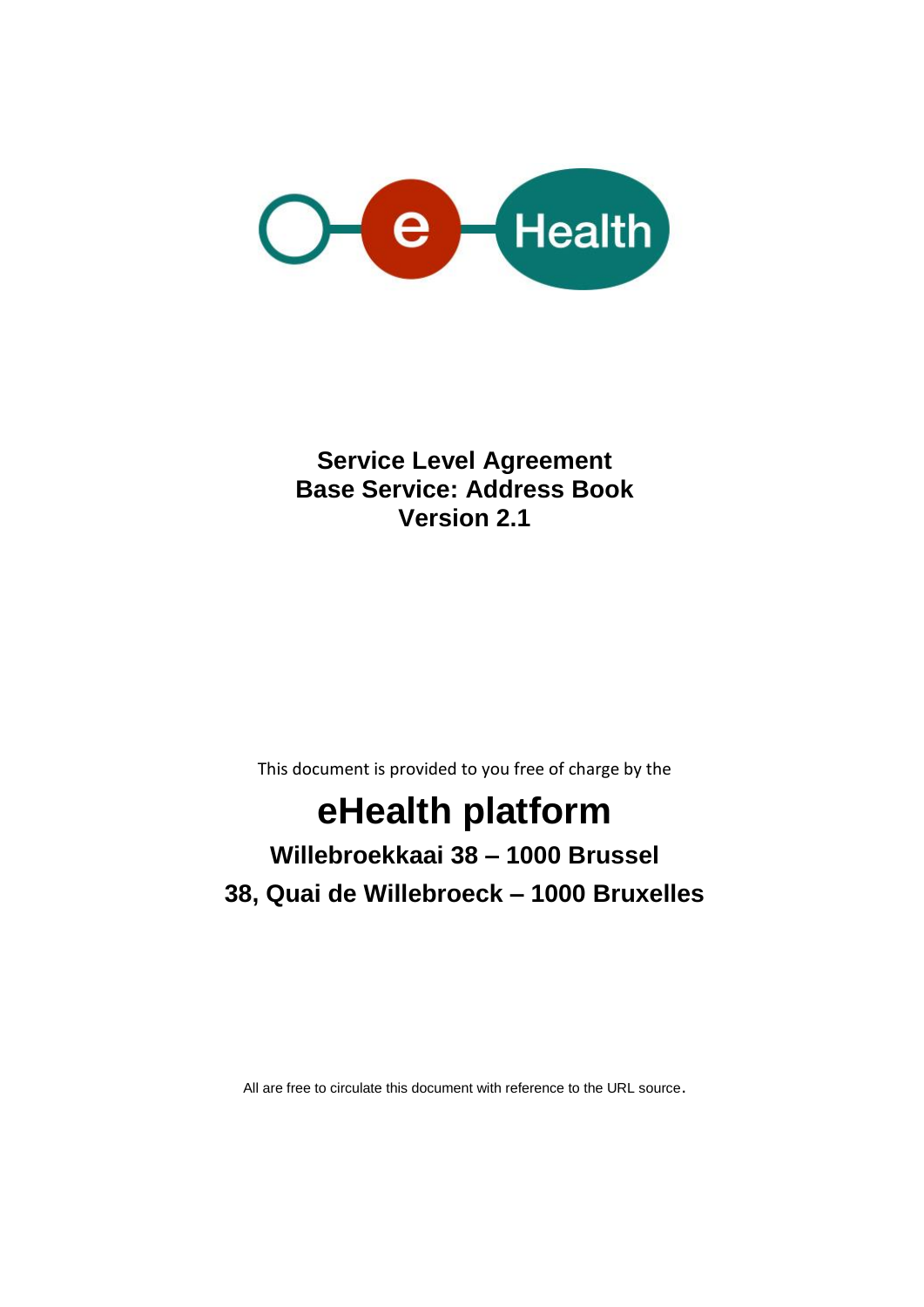### **Service Level Agreement**

### *Base Service: AddressBook*

#### **Between**

#### **Service provider Service customer**

User Community

eHealth Platform

Quai de Willebroeck, 38

1000 BRUXELLES

#### **To the attention of: the user community**

Author: Service Management Date: 24/07/2018 *Version: 2.1* Status: Final Type: Public Confidentiality: Language: English Exhibit of: MSA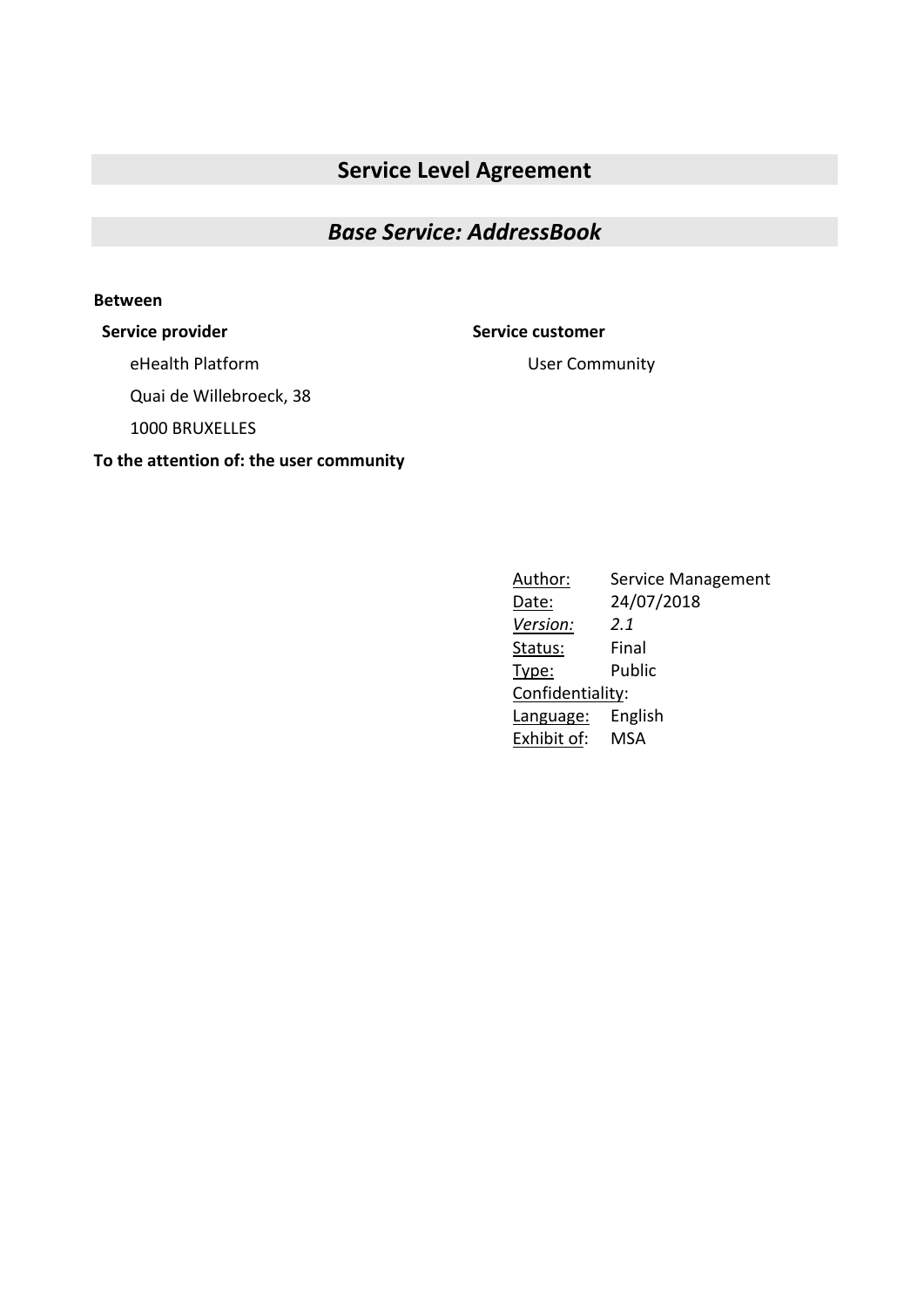# 1. Table of content

| 2. |      |        |  |  |
|----|------|--------|--|--|
|    | 2.1. |        |  |  |
|    | 2.2. |        |  |  |
|    | 2.3. |        |  |  |
|    | 2.4. |        |  |  |
|    | 2.5. |        |  |  |
|    |      | 2.5.1. |  |  |
|    |      | 2.5.2. |  |  |
|    |      | 2.5.3. |  |  |
|    |      | 2.5.4. |  |  |
| 3. |      |        |  |  |
|    | 3.1. |        |  |  |
|    |      | 3.1.1. |  |  |
|    |      | 3.1.2. |  |  |
|    | 3.2. |        |  |  |
|    | 3.3. |        |  |  |
| 4. |      |        |  |  |
| 5. |      |        |  |  |
|    | 5.1. |        |  |  |
|    | 5.2. |        |  |  |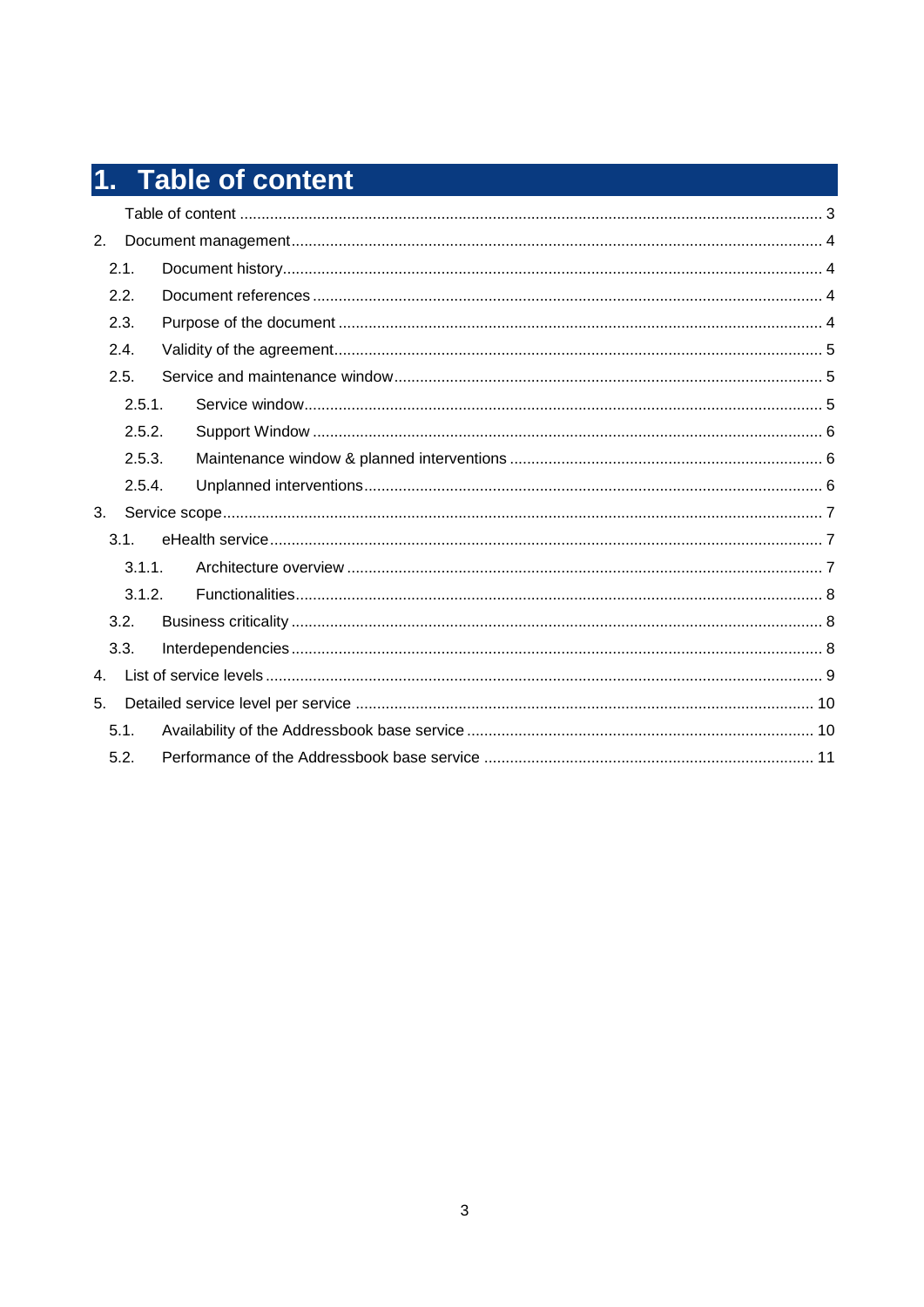### **2. Document management**

### **2.1. Document history**

| <b>Version</b> | <b>Date</b> | <b>Author</b>                 | Description of changes / remarks |
|----------------|-------------|-------------------------------|----------------------------------|
| 1              | 22/09/2016  | eHealth Service<br>Management | Initial version                  |
| 2              | 18/04/2018  | eHealth Service<br>Management | Update                           |
| 2.1            | 24/07/2018  | eHealth Service<br>Management | Corrections                      |

#### **2.2. Document references**

| ID | Title                    | <b>Version</b> | 'Date      | Author |
|----|--------------------------|----------------|------------|--------|
|    | Master Service Agreement | 2.0            | 22/11/2012 |        |

### **2.3. Purpose of the document**

The objective of this document is to define the Service Level Agreement for the set of services included in the *AddressBook Base Service* proposed by the eHealth-platform. It defines the minimum level of service offered on the eHealth-platform, and provides eHealth's own understanding of service level offering, its measurement methods and its objectives in the long run.

This document contains a short description of the current services offered by the AddressBook service. The eHealth platform provides an AddressBook service composed of service and tools to:

- enable an institution or health care professional to check the contact information of a person or a healthcare organization;
- indirectly promote the use of eHealthBox;
- indirectly improve the quality of data in authentic sources partner.

The target audience of the application is wider than the one of the HealthBox: all health care professionals who are known in CoBRHA or all organizations with an eHealth certificate can access it.

Addressbook eHealth is a generic address book for the Belgian Health Care sector. The user (sender, individual or organization) consults the data (located in COBRHA) received by WS and decides what the best method of communication is for a particular recipient and for a particular communication. In this way, flexible communication strategies can be developed by the senders (eg. Authorities).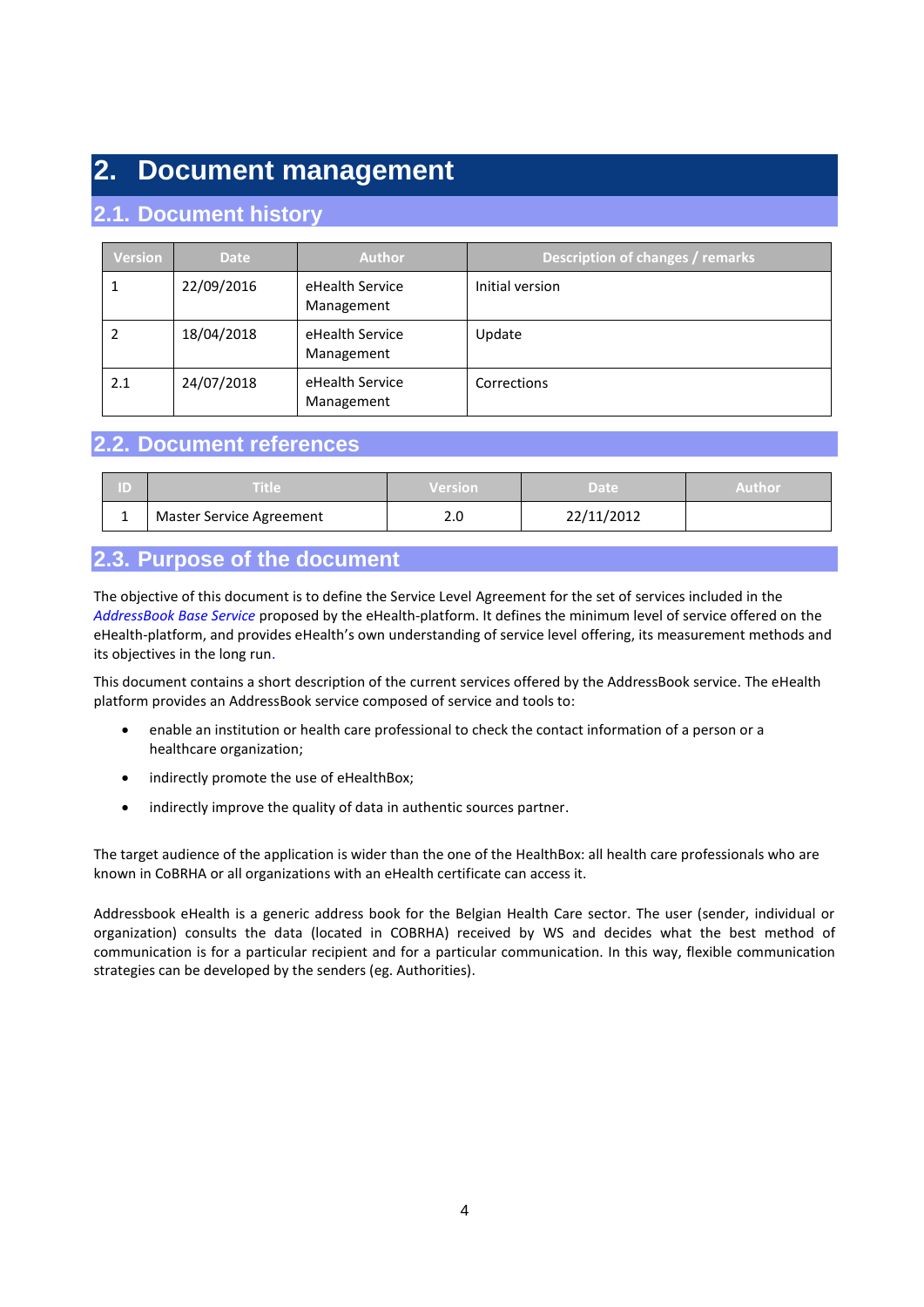This document is an appendix to the *Master Service Agreement (MSA)*. Information given in this document takes precedence over the data regarding the same subjects given in former versions and in the MSA. Items described in the MSA include, for instance:

- a broad description of the business services offered by the eHealth-platform to the applications which may want to make use of them;
- description of cross-sectional services offered on the eHealth–platform;
- description of support services, including registering, managing and solving possible incidents with the eHealth certificate set of services, managing changes.

#### **2.4. Validity of the agreement**

This document is valid as long as the *AddressBook Base Service* is part of the eHealth-platform offering services.

Once a year, the levels of service proposed will be reviewed and confirmed for the next year.

#### **2.5. Service and maintenance window**

#### **2.5.1. Service window**

The time frame, during which the eHealth services are offered to the client applications, is defined in terms of days and hours. Standard working days are every day of the year, except during the biannual maintenance periods.

The following table summarises the eHealth service window.

|            | <b>Service Window</b> |                                                             |         |           |          |        |          |        |
|------------|-----------------------|-------------------------------------------------------------|---------|-----------|----------|--------|----------|--------|
|            |                       | Day of the week (closing days of Service Provider = Sunday) |         |           |          |        |          |        |
|            |                       | Monday                                                      | Tuesday | Wednesday | Thursday | Friday | Saturday | Sunday |
|            | $00:00 - 07:00$       |                                                             |         |           |          |        |          |        |
|            | $07:00 - 08:00$       |                                                             |         |           |          |        |          |        |
| Day period | $08:00 - 16:30$       |                                                             |         |           |          |        |          |        |
|            | $16:30 - 19:00$       |                                                             |         |           |          |        |          |        |
|            | $19:00 - 20:00$       |                                                             |         |           |          |        |          |        |
|            | $20:00 - 24:00$       |                                                             |         |           |          |        |          |        |

| Legend                                                                                                                                                       |  |  |  |  |  |  |
|--------------------------------------------------------------------------------------------------------------------------------------------------------------|--|--|--|--|--|--|
| Timeslots where the Service must be available according to the SLA and where corrective actions will be taken to resolve detected<br>Incidents.              |  |  |  |  |  |  |
| Timeslots where the Service will be available provided there are no blocking Incidents. If these incidents do appear, no corrective action will<br>be taken. |  |  |  |  |  |  |
| Timeslots where unavailability can occur.                                                                                                                    |  |  |  |  |  |  |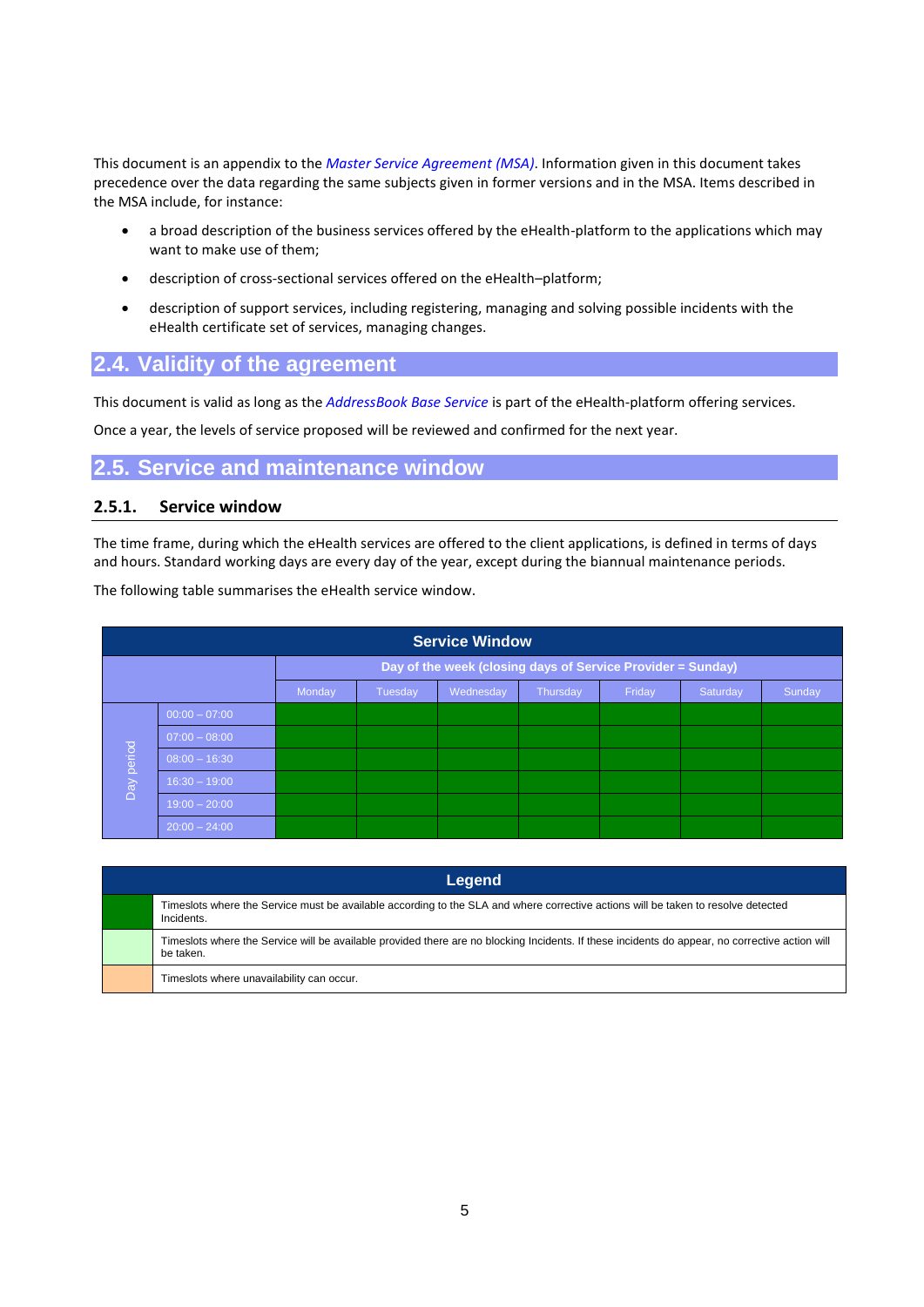#### **2.5.2. Support Window**

|                                                             | <b>Support Window</b>                                                      |  |  |  |  |  |  |  |
|-------------------------------------------------------------|----------------------------------------------------------------------------|--|--|--|--|--|--|--|
| Day of the week (Closing days of Service Provider = Sunday) |                                                                            |  |  |  |  |  |  |  |
|                                                             | Friday<br>Sunday<br>Wednesday<br>Thursday<br>Saturday<br>Monday<br>Tuesday |  |  |  |  |  |  |  |
|                                                             | $00:00 - 07:00$                                                            |  |  |  |  |  |  |  |
|                                                             | $07:00 - 08:00$                                                            |  |  |  |  |  |  |  |
| Day period                                                  | $08:00 - 16:30$                                                            |  |  |  |  |  |  |  |
|                                                             | $16:30 - 19:00$                                                            |  |  |  |  |  |  |  |
|                                                             | $19:00 - 20:00$                                                            |  |  |  |  |  |  |  |
|                                                             | $20:00 - 24:00$                                                            |  |  |  |  |  |  |  |

| Legend                                                                                                                                                                                      |
|---------------------------------------------------------------------------------------------------------------------------------------------------------------------------------------------|
| Timeslots for which the eHealth Call Center is available for the End-Users with a second line support for Infrastructure (HW, OS, Middleware<br>and DB)                                     |
| Timeslots for which the eHealth Call Center is available for the End-Users with a second line support, including Application Support                                                        |
| Timeslots for which the eHealth Call Center is unavailable for the End-Users. The End-User will have the possibility to record a voice<br>message that will be treated on the next Workday. |

#### **2.5.3. Maintenance window & planned interventions**

The eHealth platform will strive for limiting as much as possible the impact and duration of the planned interventions. Today, the eHealth platform is committed to make efforts so planned unavailability's do not exceed one to a few hours per year.

Portal, Network interventions and application releases: 2 times a year.

#### **2.5.4. Unplanned interventions**

Under exceptional circumstances, unplanned interventions may be needed in order to restore the service.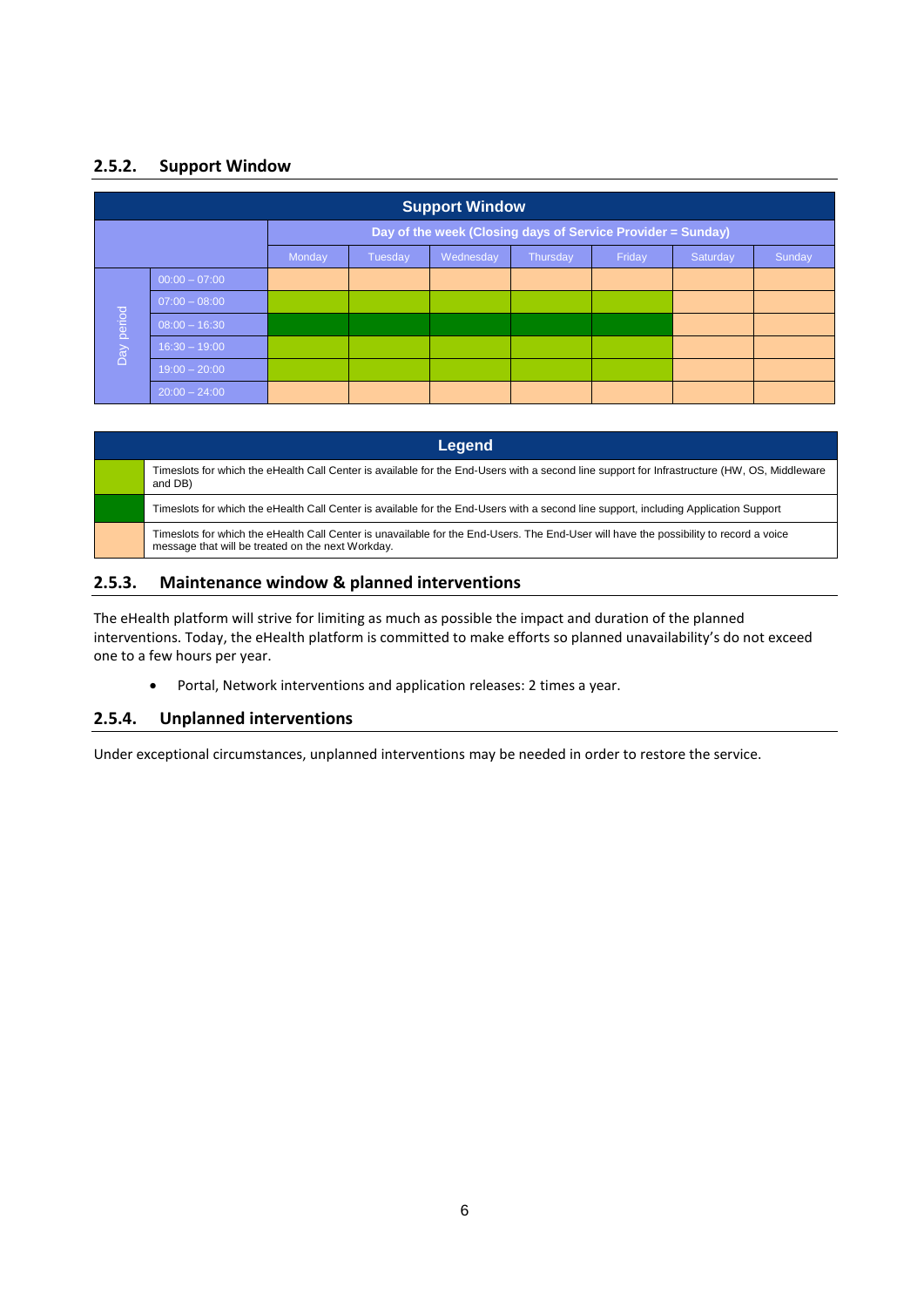# **3. Service scope**

**3.1. eHealth service**

#### **3.1.1. Architecture overview**

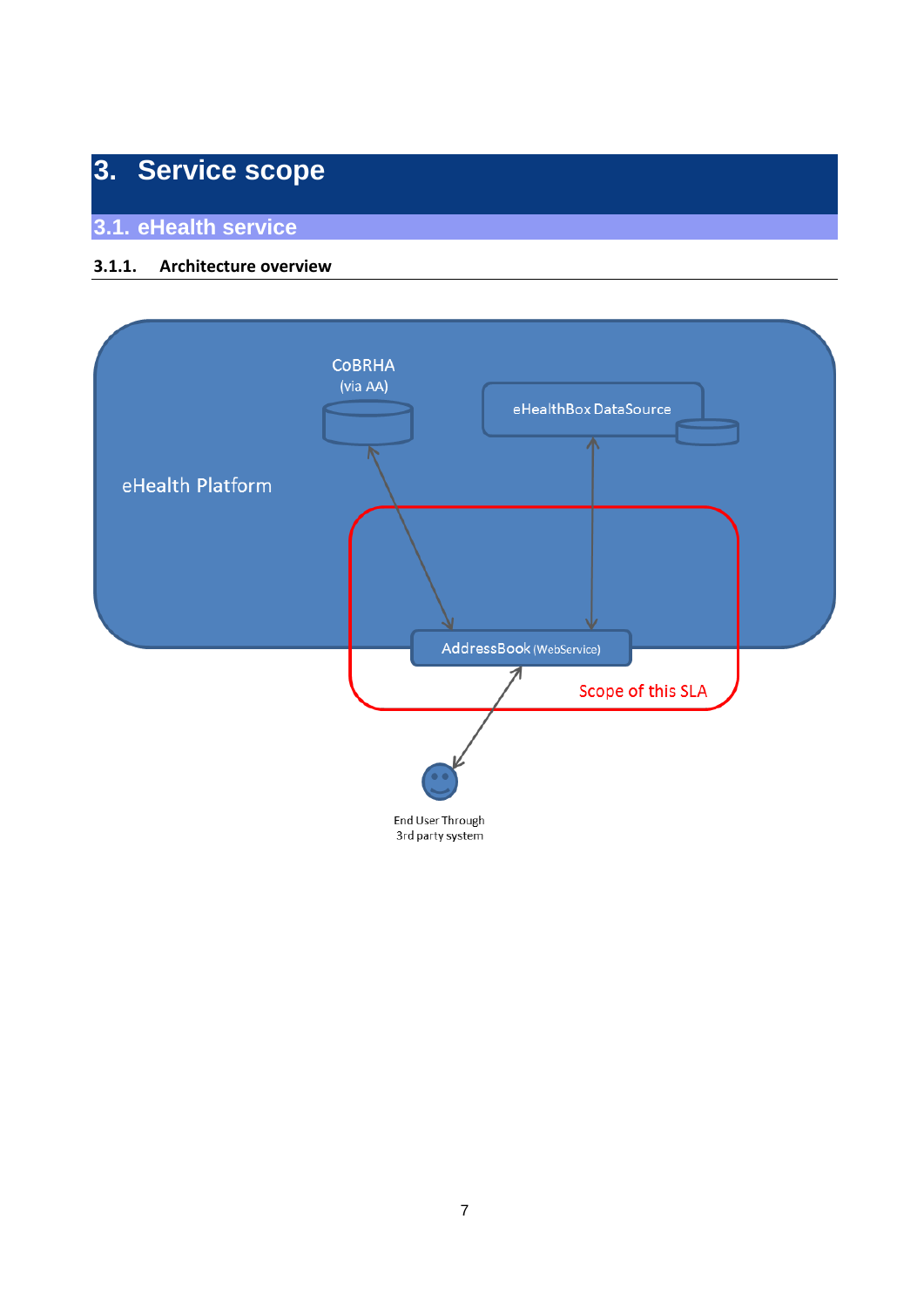#### **3.1.2. Functionalities**

eHealth AddressBook is composed of only a web service, and has the following methods:

- **SearchProfessionals**
- SearchOrganizations
- GetProfessionalContactInfo
- GetOrganizationContactInfo

The search operations return a set of results.

To access all details of 1 result, a get method needs to be used.

The application will allow searching a healthcare person based on:

- Name, first name and quality
- NISS or INAMI number
- City or Zip Code and quality

The application will allow searching a healthcare organization based on:

- Institution Name and quality
- INAMI, EHP or CBE number
- City or Zip Code and quality

The same types of research exist for the healthcare facilities.

All possible combinations can be found in the cookbook.

Note: Limitations exist for CBE organizations, as not all searches are possible.

Users can then use the contact information retrieved to decide what the best means of communication is, depending also on the type of message to be transmitted.

#### **3.2. Business criticality**

The Service Level Criticality (as described in the MSA) for the AddressBook Base Service is GOLD.

#### **3.3. Interdependencies**

The AddressBook service depends on the MSA, on the IAM based services (including Attribute Authority), on the CoBRHA services and on the eHBox services.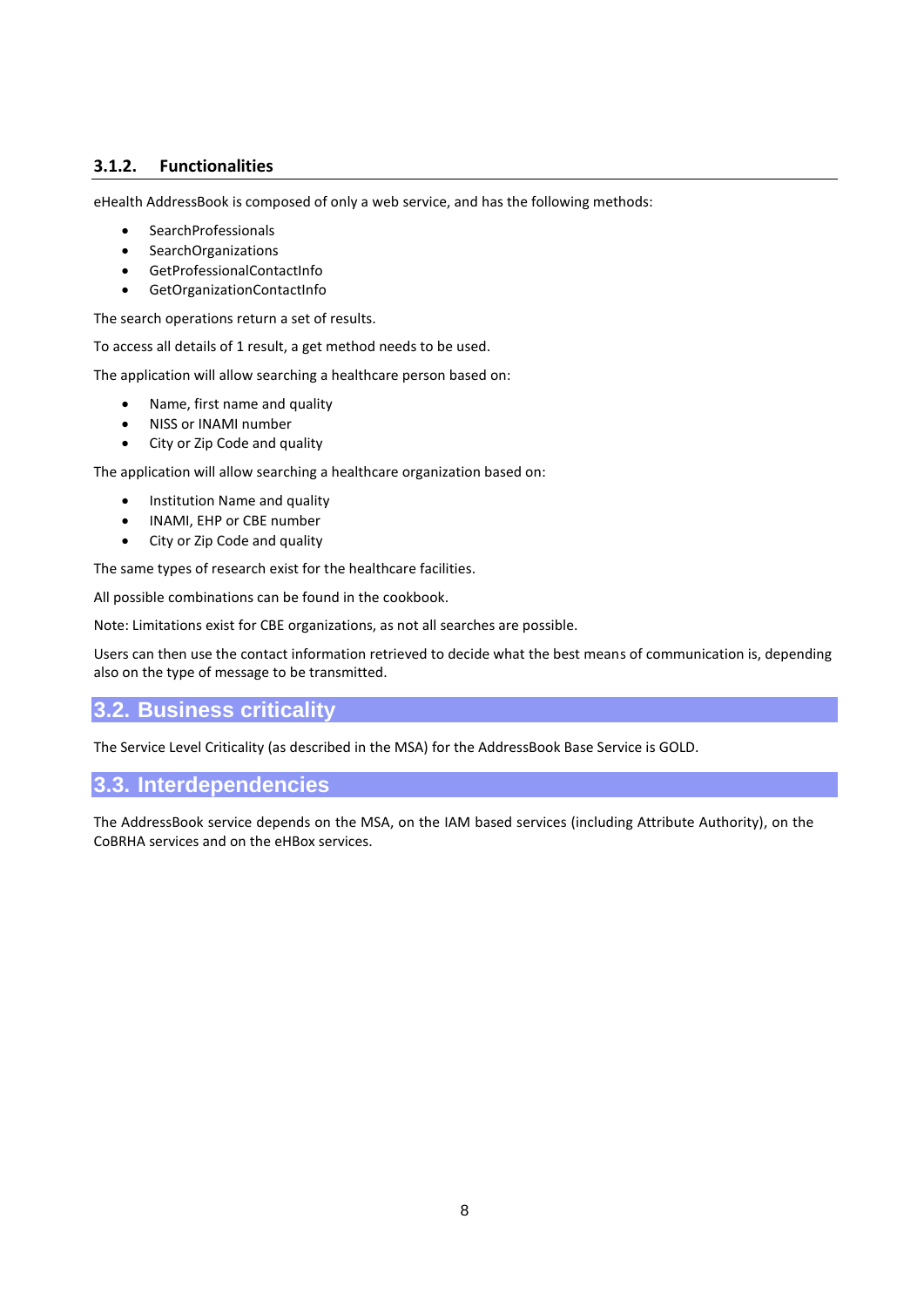# **4. List of service levels**

-

| <b>Service</b> | <b>KPI</b>                                                 | <b>SLID</b> | <b>Condition</b>                   | <b>Measure based on</b> | <b>Limit</b>                    | <b>Service</b><br><b>Window</b> | <b>Objective</b><br><b>Committed</b> | <b>Objective</b><br><b>Target</b> |
|----------------|------------------------------------------------------------|-------------|------------------------------------|-------------------------|---------------------------------|---------------------------------|--------------------------------------|-----------------------------------|
| AddressBook    | Availability of all Interactive<br>service.                |             | Status check of the<br>Web Service | <b>Status</b>           | Only SLA Scope (not End to End) | $Mo-Su$<br>$0:00 - 24:00$       | 99,5%                                | 99,9%                             |
|                | Performance – Response time of<br>the Interactive Services |             | Response time $\leq$ 4 sec         | Real transactions       |                                 | Mo – Su<br>$0:00 - 24:00$       | 90%                                  | 95%                               |

*Table 1:* List of key performance indicators (KPI) per service

*<sup>1</sup> Objectives will be reviewed when the usage of the service becomes substantial*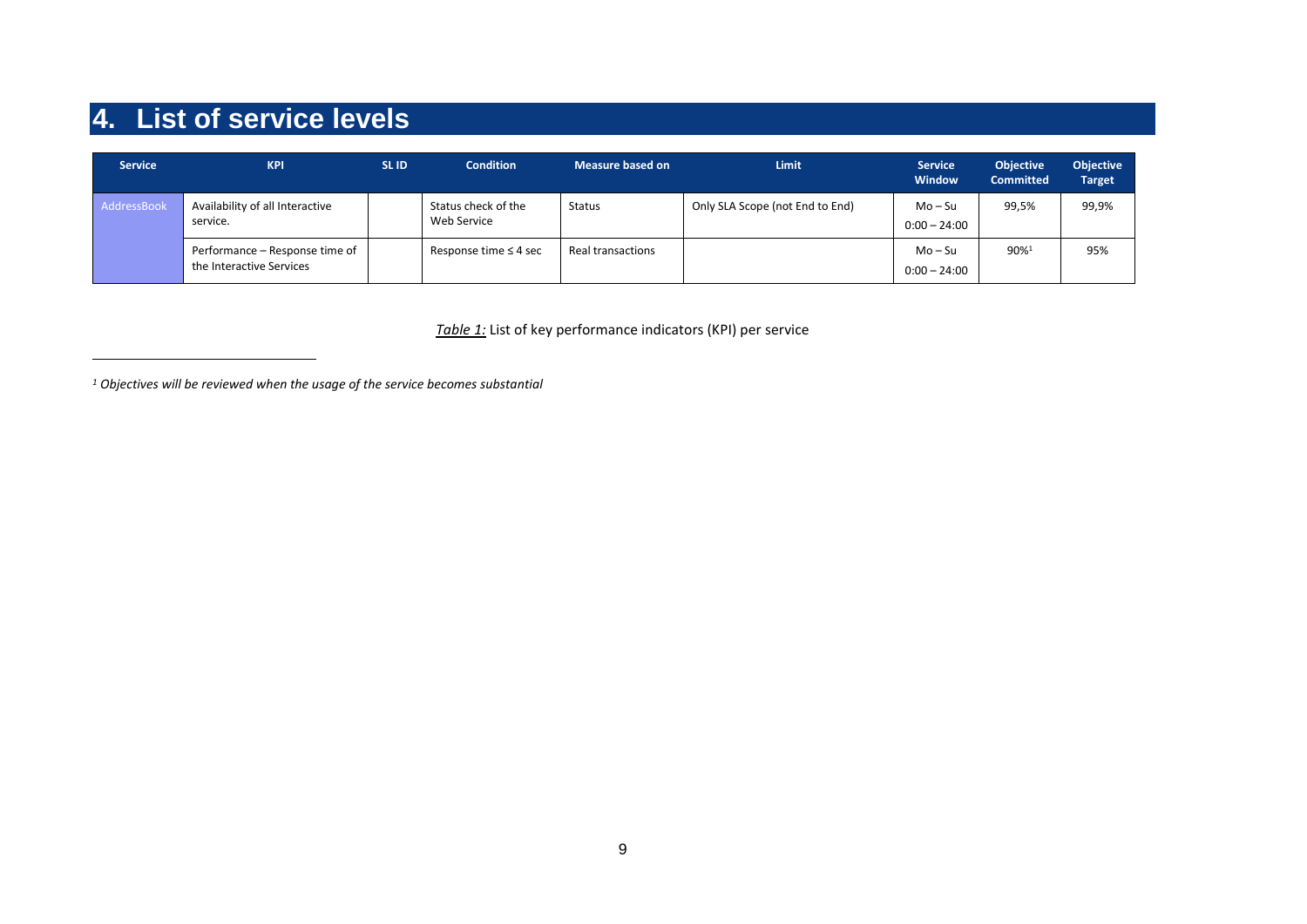# **5. Detailed service level per service**

### **5.1. Availability of the Addressbook base service**

|                                    | <b>Objectives</b>                                                                                                                                                                                                                                                                                                     |                                                                                                                                                                                                                                                                                                                                                                                                                                                                                                  |                  |                                |  |  |  |  |
|------------------------------------|-----------------------------------------------------------------------------------------------------------------------------------------------------------------------------------------------------------------------------------------------------------------------------------------------------------------------|--------------------------------------------------------------------------------------------------------------------------------------------------------------------------------------------------------------------------------------------------------------------------------------------------------------------------------------------------------------------------------------------------------------------------------------------------------------------------------------------------|------------------|--------------------------------|--|--|--|--|
| <b>Definition</b>                  | The AddressBook service is considered to be available when the following<br>$\bullet$<br>test is correctly executed:<br>AliveCheck of the Web Service, including AA and eHealthBox<br>technical.<br>Planned interventions executed within the Maintenance Window are not<br>$\bullet$<br>recorded as unavailable time |                                                                                                                                                                                                                                                                                                                                                                                                                                                                                                  |                  |                                |  |  |  |  |
| <b>Measuring method</b>            | The availability of the different functionalities is measured by executing the<br>$\bullet$<br>test scripts on regular basis. When the script is executed with as result a<br>Status "OK", the test "passed".<br>When the script is executed with an other result, the test "failed"<br>$\bullet$                     |                                                                                                                                                                                                                                                                                                                                                                                                                                                                                                  |                  |                                |  |  |  |  |
| Calculation                        | $\circ$<br>timeframe<br>$\circ$<br>$\circ$                                                                                                                                                                                                                                                                            | $\textit{Availableility} = \frac{\sum \textit{Passed Tests x 100}}{\sum \textit{Total Tests}}\%$<br>Total Tests = Total number of tests launched within corrected<br>Passed Tests = Total number of tests that resulted in a status<br>"OK" within the same timeframe<br>Corrections are applicable on tests that are not taken into<br>account because they were caused :<br>by a Validated Authentic Source or partner application<br>out of scope of this SLA<br>by a failing monitoring tool |                  |                                |  |  |  |  |
| Reporting and evaluation<br>period | The availability is calculated and reported monthly. Corrective actions are<br>$\bullet$<br>initiated when appropriate.<br>The formal evaluation however is done on a yearly basis.<br>$\bullet$                                                                                                                      |                                                                                                                                                                                                                                                                                                                                                                                                                                                                                                  |                  |                                |  |  |  |  |
| <b>Service Level Objectives</b>    | <b>Functionality</b>                                                                                                                                                                                                                                                                                                  | <b>Service Window</b>                                                                                                                                                                                                                                                                                                                                                                                                                                                                            |                  | <b>Service Level Objective</b> |  |  |  |  |
|                                    |                                                                                                                                                                                                                                                                                                                       |                                                                                                                                                                                                                                                                                                                                                                                                                                                                                                  | <b>Committed</b> | <b>Target</b>                  |  |  |  |  |
|                                    | AddressBook                                                                                                                                                                                                                                                                                                           | Mon $-$ Sun $0:00 -$<br>24:00                                                                                                                                                                                                                                                                                                                                                                                                                                                                    | 99,5%            | 99,9%                          |  |  |  |  |